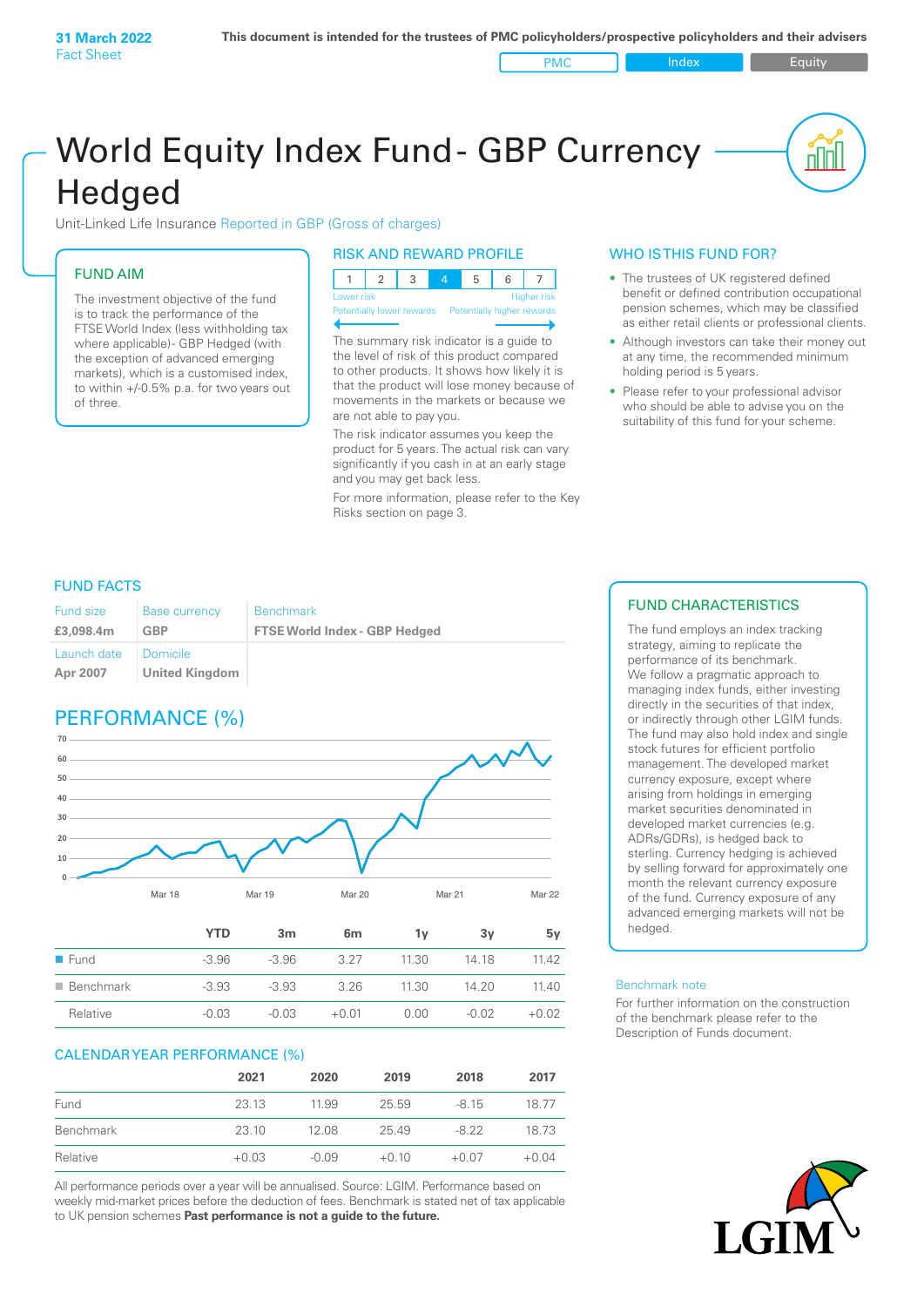### World Equity Index Fund - GBP Currency Hedged

Unit-Linked Life Insurance Reported in GBP (Gross of charges)

### PORTFOLIO BREAKDOWN

All data source LGIM unless otherwise stated. Totals may not sum due to rounding. In order to minimise transaction costs, the Fund will not always own all the assets that constitute the index and on occasion it will own assets that are not in the index. The number of fund holdings can differ from the index due to corporate events and proxy holdings.



### SECTOR (%)

| ■ Technology               | 23.4 |
|----------------------------|------|
| Consumer Discretionary     | 14.3 |
| $\blacksquare$ Financials  | 13.9 |
| $\blacksquare$ Industrials | 12.9 |
| ■ Health Care              | 11.9 |
| ■ Consumer Staples         | 61   |
| <b>Energy</b>              | 44   |
| ■ Basic Materials          | 41   |
| ■ Telecommunications       | 3.1  |
| $\blacksquare$ Other       | 5.9  |
|                            |      |

## MARKET CAPITALISATION (%) TOP 10 HOLDINGS (%)

| $\blacksquare$ Large | 81.3 |
|----------------------|------|
| $\blacksquare$ Mid   | 18.7 |

■ Top 10 holdings 17.7% Rest of portfolio 82.4% No. of holdings in fund 2,723 No. of holdings in index 2,672

| Apple                                     | 43             |
|-------------------------------------------|----------------|
| Microsoft                                 | 37             |
| Amazon Com                                | 2.3            |
| Tesla                                     | 14             |
| Alphabet A                                | 13             |
| Alphabet C                                | 12             |
| <b>NVIDIA</b>                             | 1 <sub>0</sub> |
| Meta Platforms A                          | 0 S            |
| Taiwan Semiconductor Manufacturing Co 0.8 |                |
| Unitedhealth Group                        | 0 S            |
|                                           |                |

### COUNTRY (%)

|          | <b>United States</b> | 63.9 |  |
|----------|----------------------|------|--|
|          | Japan                | 6.7  |  |
| <b>4</b> | United Kingdom       | 4.1  |  |
|          | Canada               | 3.0  |  |
|          | France               | 2.8  |  |
| Œ        | Switzerland          | 2.6  |  |
|          | Australia            | 2.3  |  |
|          | Germany              | 2.2  |  |
|          | Taiwan               | 2.0  |  |
|          | Other                | 10.4 |  |
|          |                      |      |  |



The Index Fund Management team comprises 25 fund managers, supported by two analysts. Management oversight is provided by the Global Head of Index Funds. The team has average industry experience of 15 years, of which seven years has been at LGIM, and is focused on achieving the equally important objectives of close tracking and maximising returns.